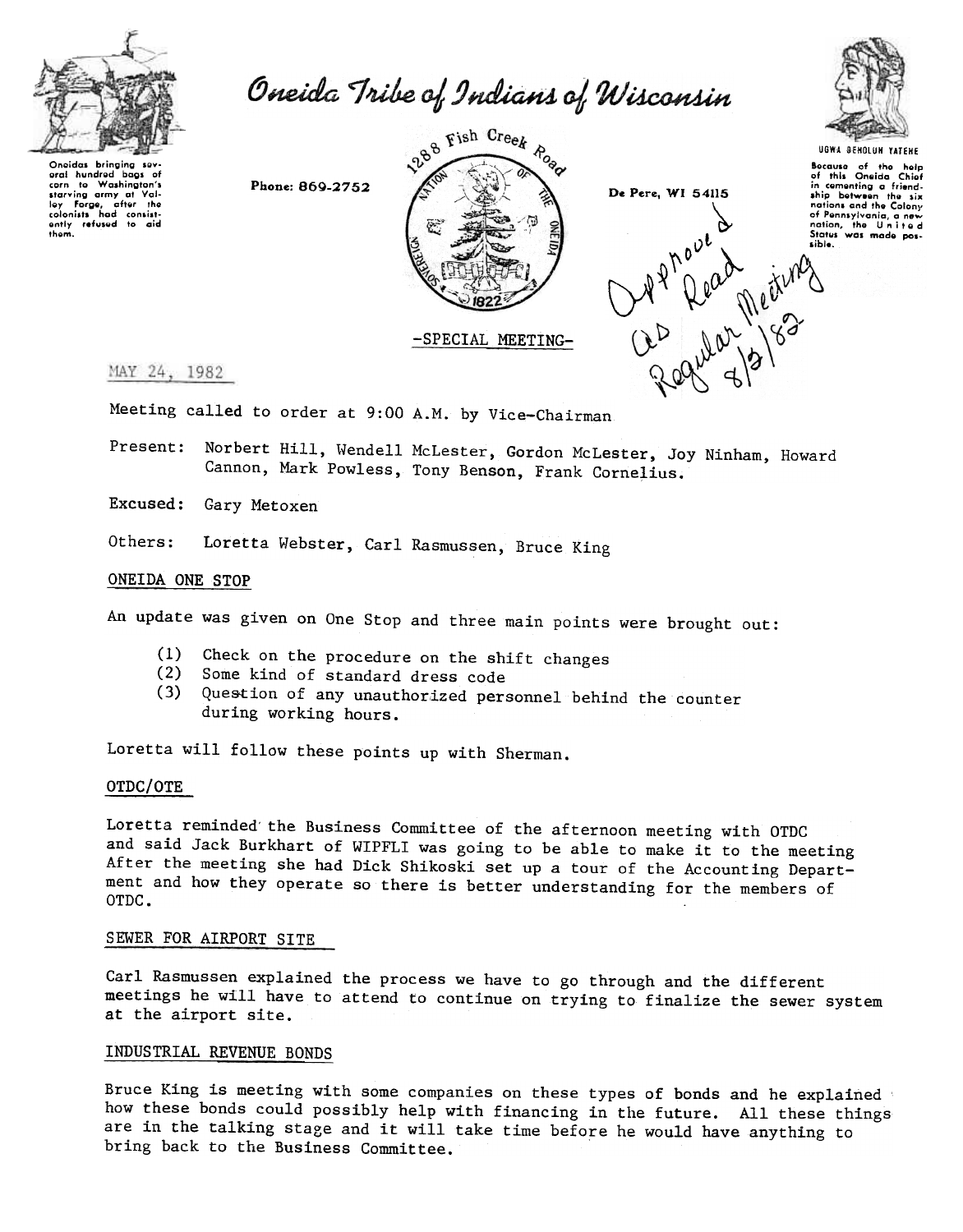Oneida Tribe of Indians of Wisconsin Special Meeting - May 24, 1982 Page 2

### ACCOUNTING DEPARTMENT

Dick gave an update on a leasing company concept. The One-Audit Concep Research. The Revenue Sharing Audit from 1980.

Howard moved to recess at 10:33. Tony seconded. Motion carried. Meeting wi reconvene at 1:30 P.M. in the Civic Center Gym.

Special Meeting reconvened at 1:30 P:M. by the Vice-Chairman in the gym at the Civic Center. Same Business Committee present.

.Also Present: Jack Burkhart of WIPFLI, Dick Shikoski, Barbara Denny, Van Roy Thomas, Barbara Skenandore, John Danforth, Loretta Webster, Anna John

### OTDC/OTE

John Danforth stated it was his understanding that the contract was extended until the end of July and that the transition was to be completed at that time. It was also his understanding that the contract would not be extended. John questioned the transition to the Accounting Department.

Mr. Jack Burkhart from WIPFLI was called upon to explain the process of this transition. He also explained the procedures and how they should work. Loretta stated she was aware of the Business Committee extending the GTE management Contract twice already. It was stated that Barbara Skenandore had been sent a memo regarding the software and that she would be involved in the final decision which would be approximately by the end of August.

There was a lengthy discussion regarding the data processing system and procedures that should be followed; the audit process; the accounting office. Loretta stated that there was a tour planned of the accounting office, data processing, etc.

There were questions on the breakdown of the Enterprise & Discretionary Account. Wendell gave a presentation of how the account operates. In order to have specific breakdowns of account the system would have to be changed and as the process is to be completed in a short time it was not feasible to change the process.

John was questioned as to whether this information on expenditures of the Tobacco Revenues helped to answer his questions. He stated it had after he had seen it.

Loretta requested Barbara to come into the office to work on these changes. There was further discussion regarding purchase orders. It was decided that Barbara would meet with Loretta on Thursday and possibly Friday to work this out.

There was some discussion on the OTDC program and it was felt that the Business Committee and the Board should continue meeting on this.

#### NURSING HOME

There was a discussion on Insulation cost and dry sprinkler system for the Nursing Home. George Semardich and Anna John stated they would like to see something started as soon as possible because we will soon be facing the winter months again. Tony and Mark would be working to put a recommendation together to bring to the Business Committee.

#### CHAIRMAN REPORT